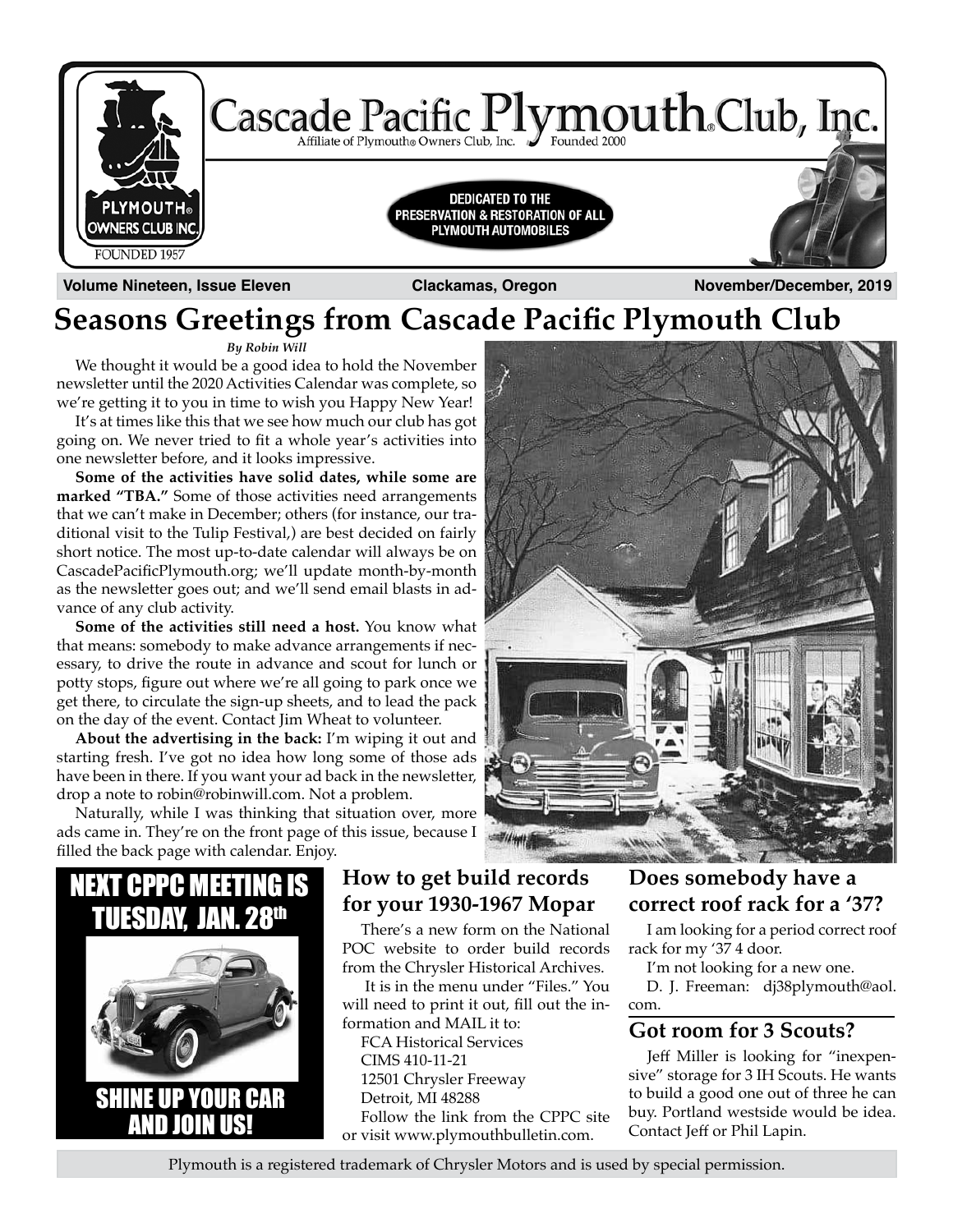Meeting highlights from October

#### *From minutes taken by Jean Graham*

Members of the Cascade Pacific Plymouth Club, Inc., met on October 22, 2019, at 7:00 p.m. at the Clackamas Community Club, 15711 SE 90th Avenue, Clackamas, Oregon. Mike Bade, President, presided. Thirty-three members and guests were in attendance.

Jean Graham recorded the minutes.

Bob Westphal led the group in the Flag Presentation.

Mike welcomed members. Mike thanked Phil Lapin and Jean for providing refreshments.

Upon a motion to approve, the minutes of the September 24, 2019, General Membership Meeting were approved as printed in the newsletter.

Mike announced members' birthdays for November. Details are listed in the Newsletter.

Treasurer's Report: Randy Ealy reviewed the Treasurer's Report. The Club is in good financial standing. Any Board member may be asked for details.

Activities: Jerry Dixon reported on upcoming events. A list is included in the Newsletter. The November Club meeting will be the annual Thanksgiving Potluck. The date is set for Monday, November 18 and will start at 6:30.

Club Store: Mike displayed Club jackets and t-shirts available for purchase. Contact Mike Bade for details.

Cruise-In Update: Randy Ealy reported Cruise-In planning meetings will start in January. Proceeds from the Cruise-In will provide scholarships to students in the Automotive Department at Clackamas Community College in Oregon City.

Program/Guest Speaker: Steve Austin of Steve Austin's Automobilia and Great Vacations spoke to the group. His area of interest and activity is in Formula One race cars. Mr. Austin deals in art work, original and print, featuring Formula One cars, Drivers and Crews, which are painted by renowned artists. He brought several prints with him, some of which were signed by the Driver/Crew. Mr. Austin conducts tours in Europe which include world-famous races (Monaco Grand Prix, etc.) and visits to manufacturing facilities such as Ferrari and Mercedes. Mr. Austin's presentation was most interesting. There were lots of questions about Formula 1 cars and racing..

2020 Officer Nominations: Randy Ealy reported a candidate for Secretary is needed.

Member Care: Lorraine Griffey updated everyone on members that had passed away and others recovering from illness and surgeries.

Car Quiz: Question 1: What year did Elvis die? Winner: Logan Bevency

Answer: Elvis died on August 16, 1977, in the upstairs bathroom at Graceland from cardiac arrhythmia, which was caused by drug overdoses.

Question 2: Who did Walter P. Chrysler work for before he bought Maxwell Motor Company and later founded the Chrysler Corporation? No winner. Answer: Chrysler was hired to attempt a turnaround by bankers who foresaw the loss of their investment in Willys-Overland Motor Company in Toledo, Ohio. He demanded, and received, a salary of \$1 millian a year for two years, an astonishing amount. Chrysler left Willys in 1921.

Question 3: What was Walt Disney's first animated full length movie? Winner: Judie Byrnes. Answer: Snow White and the Seven Dwarfs first appeared in movie houses in 1938.

Door Prizes: Raffle winners tonight were: Dave Benfield, Terry Byrnes and Susan Yates. Randy Ealy was the winner of the 50/50 drawing.

The meeting was adjourned at 8:20 p.m.



Board Chair, Mike Bade 503-702-2480 At-large, Joanne Dixon 360-607-7268 **Standing Committees Membership,** Mike Bade 503-702-2480 Bill Call 503-784-7589 **Newsletter, Website** Robin Will 503-285-3437 robin@robinwill.com **Mayflower Events** Lorraine Griffey 503-666-2222 Mindy Benfield, ben1323@aol. com **Refreshments Coordinators** Dennis & Jeannie Mowery 503- 663-1204 **Technical Advisors** Randy Ealy 503-864-8111 **Member Care** Lorraine Griffey 503-666-2222 **Club Activities** Jerry Dixon 360-607-7628 **Speaker Arrangements**

**CPPC Officers 2019** President, Phil Lapin, 503-816-5644 Vice-President, Jim Wheat, 661-361-9378 Treasurer, Dolores Call 503-723-5118

Mike Bade 503-702-2480 Bill Call 503-784-7589

**Portland Swap Meet** Robin Will 503-285-3437

**Down by the Riverside Car Show** Randy & Pam Ealy, 503-864-8111

#### **Membership & Dues:**

Cascade Pacific Plymouth Club, Inc. dues

are \$25.00 per calendar year Membership runs January 1 through December 31.

Concurrent membership to the National Plymouth Owners Club is re-

quired. plymouthbulletin.com/members. htm

#### **Mailing Address:**

P.O. Box 2988, Clackamas, OR 97015

#### **Website:**

www.CascadePacificPlymouth.org

**Email contact:**

info@cascadepacificplymouth.org

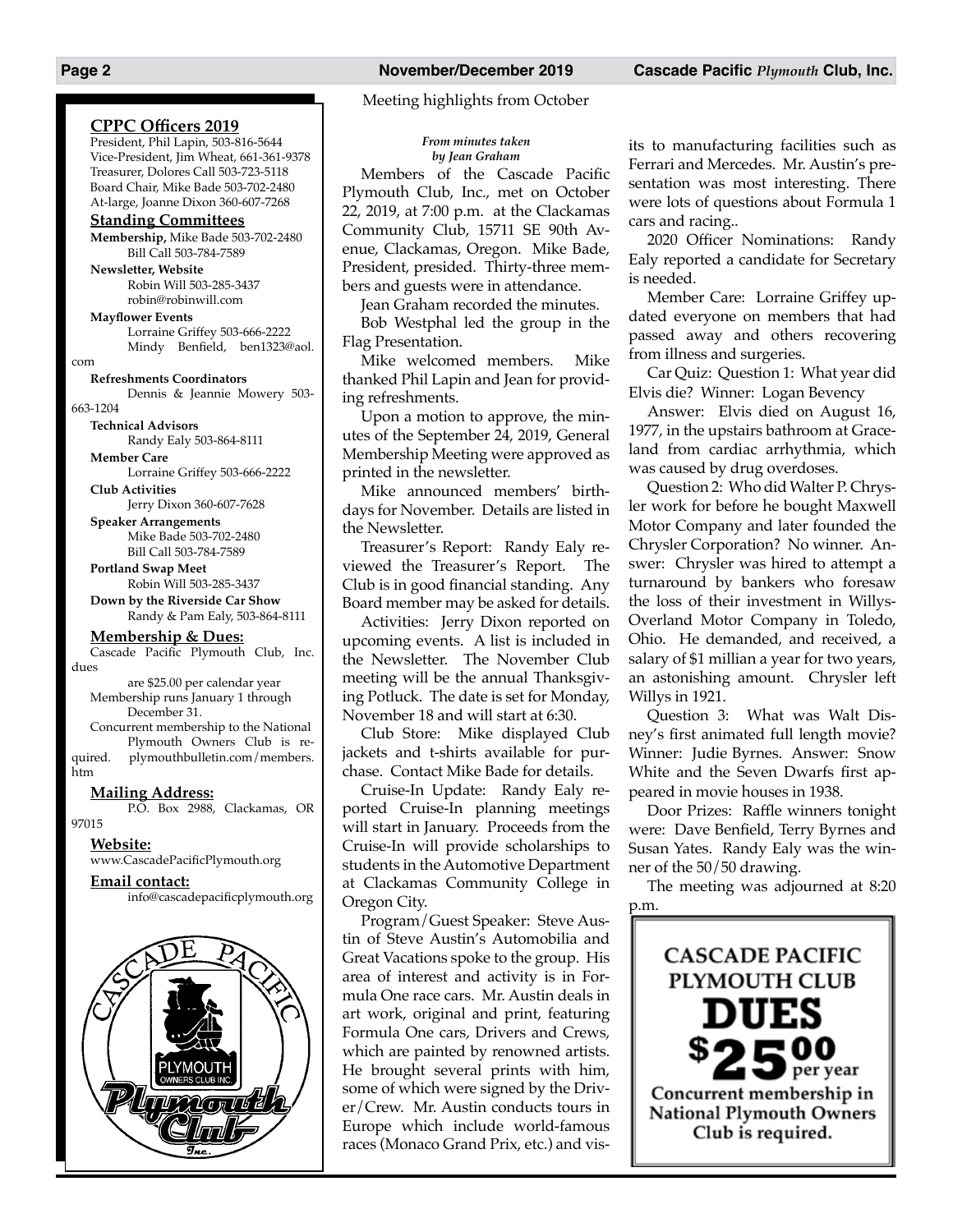# The Steering Column, A Message from the President

Well, the Annual Membership Meeting and Potluck, is done once again.



Thanks to all of you were able to attend. Thank you to Donna Bade helping to organize the potluck details and Stephanie Willis for

the amazing holiday centerpieces for the tables. This was a fun time and good way to start the holiday season, sharing good food and company. It seems like we still missed many of you, again this year. We had moved the date to make it easier for all to attend, I hope you and yours are all well, see you next year.

The November Membership Meeting gave me an opportunity to thank all of those who help with the Business of the club working, with a small token of appreciation. The CPPC Board and all committees, including the Swap Meet, Tech, and Cruise-In Committees, all invest countless ours on behalf

### **A note from Randy & Pam Ealy**

Greeting and Happy Holidays, Hope this finds everyone doing well and enjoying the season.

If you are like us, your mailboxes, both email and postal mail, have been full of opportunities for last minute donations to various worthy non profits.

Please remember there is always the automotive program at the college through our CPPC fund. That would help our money raised towards our 2020 car show goal and would be a legitimate non profit donation.

 If you are thinking of making an end of year donation for tax purposes, consider giving to the CCC automotive program through our CPPC fund. You will receive write off privileges and the car show goal will benefit as well. Just mail your check to the CCC Foundation, 19600 Molalla Ave, Oregon City, OR 97045. Be sure to include a note directing your donation to the Automotive Dept. through CPPC fund.

 Have a Merry Christmas! Randy & Pam

of the club for all of you and has been my pleasure to work with all of them as President.

2020 Officer Nominations, were also announced and voted on at the November Membership Meeting. You new officers are as follows: President Phil Lapin, Vice President Jim Wheat, Treasurer Dolores Call, Member at Large Joanne Dixon. Unfortunately, we still do not have anyone for Secretary, after many, many attempts to persuade members to volunteer for this position, which could be split between Board Meetings and Membership Meetings to make it easier.

I wish our incoming President great success for his term. Phil is well versed in the workings of the club as he was the Technical Advisor as well as on almost every committee for the club, attending Board meetings as part of his committee work. Good Luck Phil.

each you can find something you can contribute, commit to attending more meetings, participate in club regular activities and contribute our two major fundraisers; the Portland Swap Meet and Down by the Riverside Cruise-In. Soon it will be time to prepare for each of these activities.

As I move to the Chair of the Board, for the next two years, I look forward to serving the membership to the best of my ability in my new capacity. I know that we have quality people on the Board to keep the club moving forward.

Robin is constantly adding articles and pictures to the website, for all to read. When you are out and about take photos of your car and write something up for Robin to put in the newsletter.

This will be my last Steering Column, thanks for all your support.

Help make a difference to our club, Mike Bade

#### As we begin our 20th year, I hope

### **Board plans Activities for 2020!**

Here's the list of Tours CPPC's Board of Directors has planned for 2020. Check the website for additions and changes as more information becomes available. An underline means that the event will be an official club function. Volunteers are needed to host these events. *Hosting* generally means circulating a sign-up sheet, driving the route in advance to locate attractive stopping places, choosing a gathering place, and showing up with donuts and coffee (the club reimburses) on the morning of the tour. The host might have other responsibilities, depending on the nature of the tour. It's not difficult, other club members will help you, and it makes you feel good to see the members and their cars on the road as a club.

#### **January**

- January 4, (Saturday) Albany Swap Meet, Linn Co. Expo Ctr, Albany, OR 503-394-3070
- January 17-18, (Friday/Saturday) Albany Winter Rod & Speed Show, Linn Co. Expo Ctr, Albany, OR 503-370-9164
- **January TBD, (Saturday)** World of Speed, & TBA Garage Tours, Wilsonville, OR (Joint/Host: Jim Wheat) www.worldofspeed.org
- January 26, (Sunday) NWDRA Swap Meet, Clark County Fairgrounds, Ridgefield, WA

#### **February**

- February 1, (Saturday) Salem Collector Car Auction, Oregon State Fairgrounds, Salem, OR
- February 7-8, (Friday-Saturday) Salem Roadster Show, Oregon State Fairgrounds, Salem, OR
- February 15, (Saturday) Mild to Wild Motorsports Swap Meet, Oregon State Fairgounds, Salem, OR
- • **February TBD, (Saturday) Sidedraught City tour,** Portland, OR (Host: Phil Lapin)

*(continued on page 3)*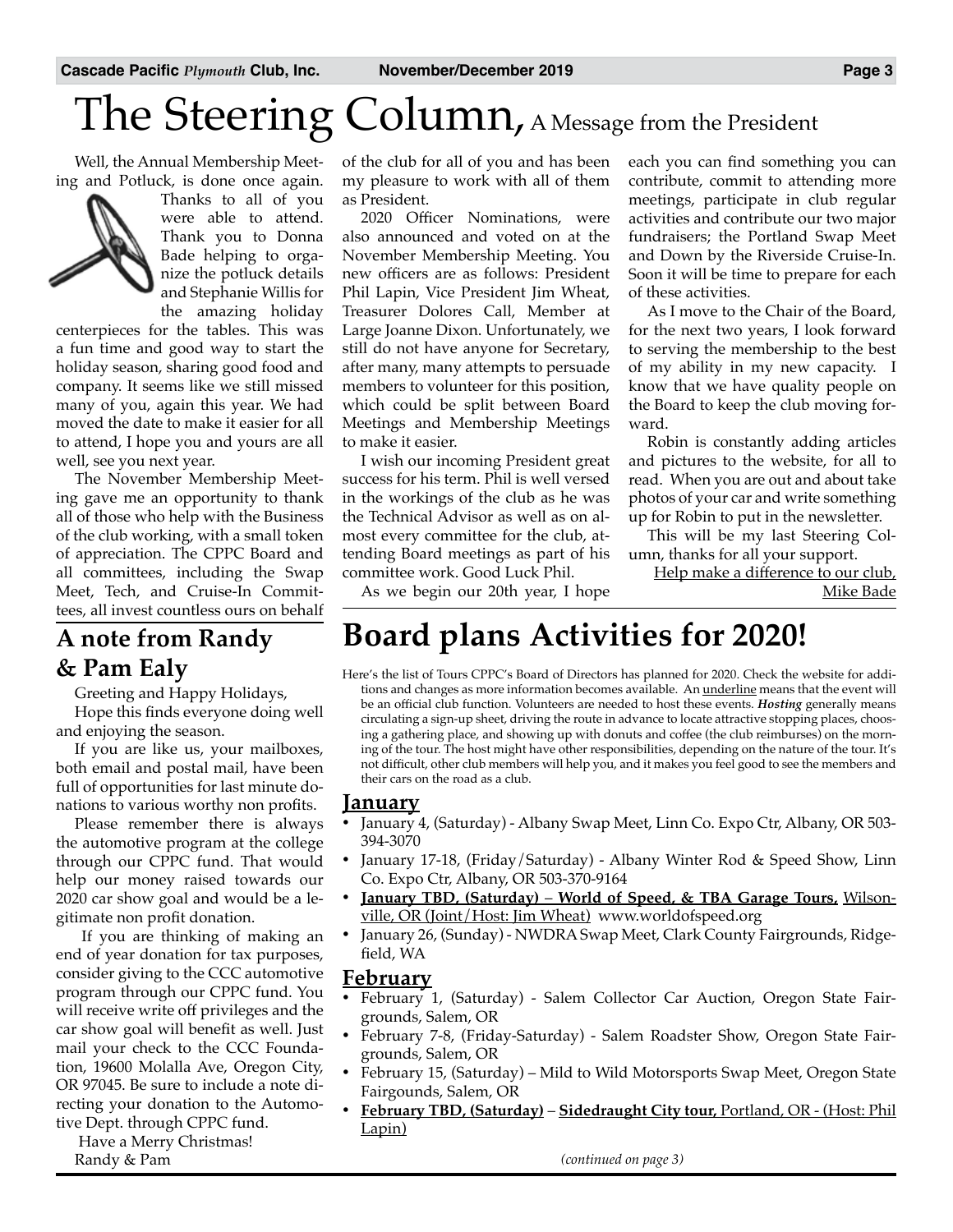

*By Phil Lapin / Technical Committee and Vice President*

I am going to guess that most of you who own 6 volt positive ground vehicles have occasionally wished that you could have a tachometer on board. This is especially true if you have an overdrive transmission in your ride. I personally have a brand new analog tach that I bought many years ago, but of course it is a 12 volt unit. I didn't try to convert it for my '42 because of not only the 12 volt issue, but also not knowing if it was grounded to the metal housing (incompatible with a positive ground car.)

I recently came across an easy and inexpensive solution while browsing on Amazon.It is a digital tachometer which can be programmed for all kinds of spark plug engines AND it is totally self-contained. (think not only cars, but generators, outboard engines and such!) A large "button" type battery runs it, which can be changed out if necessary. The only wire from it is an inductive lead wire - which is wrapped 5 or 6 turns around any spark plug wire.

I tested out the unit that I bought, and it works beautifully in my 1942 Plymouth. It is small enough that I can mount it inconspicuously under the edge of my dash where I can see the digital display without it being "obnoxious" looking in a vintage car. On top of the tachometer function, it has an hourmeter function to keep track of engine run time. The best thing of all may be the price – a whopping \$23!

The only change I made to it was to add a small length of #14 solid house wiring type wire to the end of the included lead. I found that the standard lead was a real pain to try and wrap tightly around a plug wire and then to somehow secure it. The #14 sold core wire wrapped beautifully and tightly with no problem. Extending the length of the lead wire is not an issue.

There are many of these units on Amazon. The one I purchased is called a "Neoikos Digital Backlit Tach", and it was \$22.99 in December of 2019. A fast search on Amazon will bring this – and likely many others.



Cascade Pacific Plymouth Club Technical Committee 2019 The committee meets the 4th Wednesday of each month, and other times as they are needed, gladly making house calls where necessary.

Call Randy Ealy at 503-864-8111 if you need assistance. Charles Willis 503-668-0129 upandstuff@frontier.com, Sandy, OR Randy Ealy 503-864-8111 prealy48@gmail.com, Dayton, OR Jerry Dixon 360-607-7628 jojoes@outlook.com, Vancouver, WA Marlo Edman 503-936-4624 medman@teleport.com Portland, OR Phil Lapin, 503-816-5644 philzmap@gmail.com, Boring, OR Tim McCarthy 503-913-1205 timmccart@aol.com Tigard, OR Jeff Miller 503-452-3989 jjmiller2005@comcast.net, Portland, OR Dennis Mowery 503-663-1204 jenmowery@aol.com, Boring, OR David Pollock 250-743-4859 dnpollock@shaw.ca Shawnigan Lake, BC Philip Post 541-535-1860 harrigerj@charter.net Talent, OR Gary Rusher 503-939-9320 chiefgr@hotmail.com, Wilsonville, OR Bob Westphal 360-334-6037 bobwestphal@hotmail.com, Vancouver, WA Jim Wheat 661-361-9378 jawheat@gmail.com, Lake Oswego, OR Tim Winchell 503-989-5765 plyman47@yahoo.com We will do all we can to help you with your car. NOTE: Keep this list handy for future use.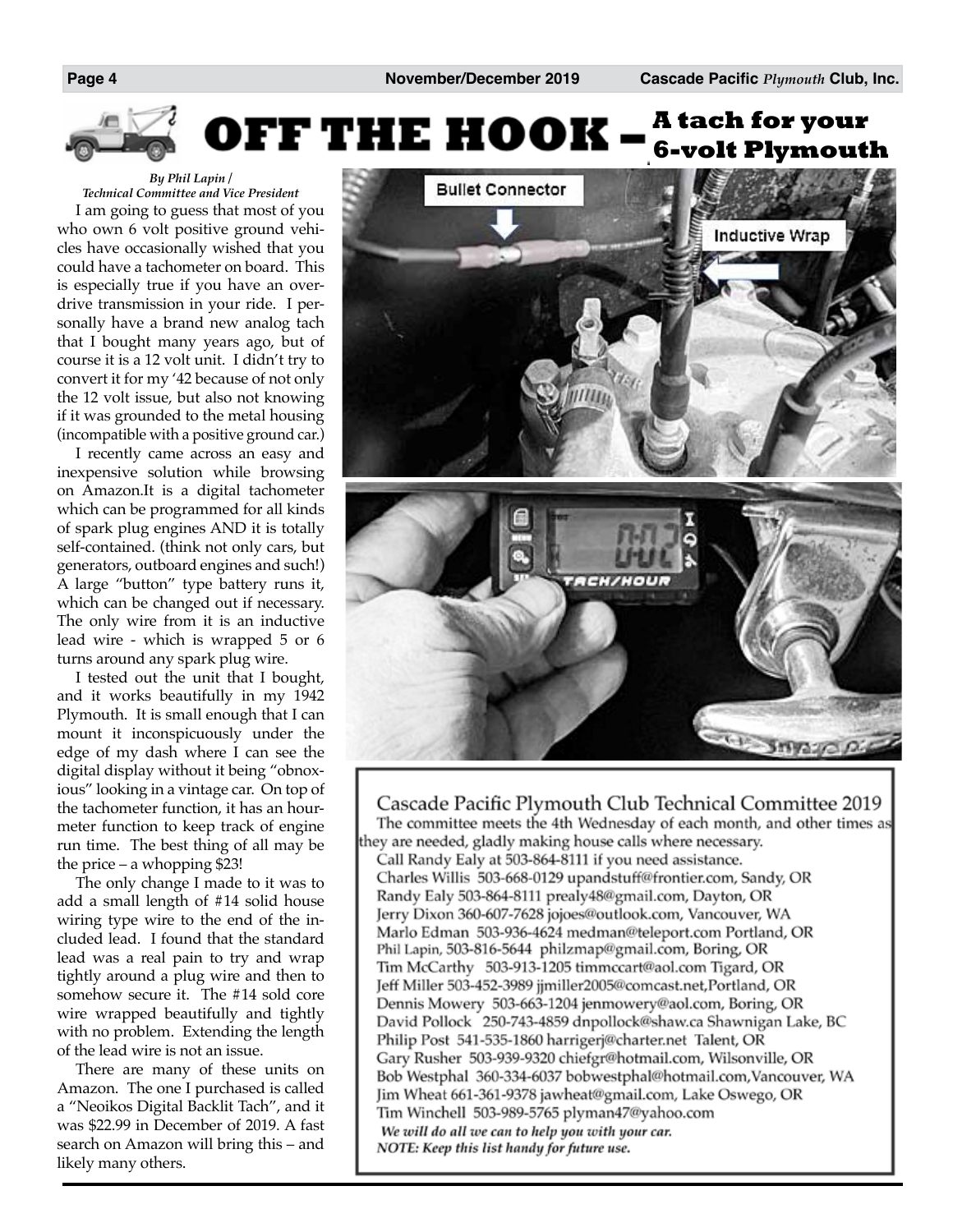# *The Mayflowers' entire purpose is to get out and visit interesting people*

*and places in the Pacific Northwest. Everyone is welcome to join in.*



#### *By Susan Yates*

Fifteen members of the Mayflower's toured the Deepwood Museum in Salem on Friday, November 15th, 2019. The home was built about 125 years ago and it has changed ownership only a few times.

The Deepwood Museum and Gardens are now a public park and museum. This 1894 Queen Anne Victorian home is beautiful. It is quite an attraction in the Salem area and is well worth the price of admission, if you have the opportunity to visit. The docents are extremely knowledgeable and had fascinating information about the Port, Bingham and Brown families who lived in the home before the community bought it and began restoring it around 1968.

After the tour we headed over to a place called the Best Little Roadhouse for lunch. Waiting to join us were Dennis and Barbara Rice. The staff was friendly, and we had a great meal and good conversation with our friends.

**\* \* \* On Friday December 13th, 2019** Mayflowers had our Christmas 'get together' at Filberts Farmhouse Kitchen, 21317 HWY 99E, Aurora OR, 97002.

The actual restaurant is located on HWY 99E and is an addition to the original Mohler farmhouse built in 1865.

The Luncheon started at noon in the farmhouse part of the restaurant.

The owners, the Bean family, are involved with the local filbert industry as well as with several award winning restaurants in the area such as Southpark Seafood in Portland and Hudson's Bar and Grill in Vancouver. The menu focuses on fresh products from around the area.

### **Activities calendar, 2020**

#### *(continued)*

#### **March**

- • **March TBD, (Saturday) – Garage Tour,** Lacenter, WA (Host: Mike Bade)
- • March 14, (Saturday) Astoria Automotive Swap Meet, Clatsop Co. Fairgrounds, Astoria, OR
- March 20-22, (Friday-Sunday) Portland Roadster Show, Portland Expo Center, Portland, OR www.portlandroadstershow.com
- March 17-18, (Saturday-Sunday) Almost Spring Swap Meet, Western Washington State Fairgrounds, Puyallup, WA
- March 23, (Saturday) Eugene Roadster Show/World's Largest Indoor Garage Sale, Lane County Events Ctr, Eugene, OR
- March 25, (Wednesday) Tech Committee load trailer for swap meet, Gary Rushers 10:00 AM - (Host: Gary Rusher/Robin Will)
- March 28, (Saturday) If needed, Tech Committee load trailer for swap meet, Gary Rushers 10:00 AM - (Host: Gary Rusher/Robin Will)

#### **April**

- April 1-2, (Wednesday or Thursday) Tech Committee setup day at Portland Swap Meet, 10:00 AM to 2:30 PM? - (Hosts: Rusher/Will)
- • April 2-4, (Thursday-Saturday) PIR Auto Swap Meet Portland International Raceway, Portland OR
- • **April 3-5, (Friday to Sunday) – Portland Swap Meet**, Expo Center, Portland, OR - (Hosts: Rusher/Will)
- • **March 20 May 3, (Saturday) Wooden Shoe Tulip Festival**, Woodburn, OR - (Host**/**Joint: Dixon's)
- • April 26, (Sunday) Corvallis Swap Meet & "Dust 'Em Off" Car Show, Benton Co. Fairgrounds, Corvallis OR http://corvallishistoricautoclub.com/events-and-activities.html

#### **May**

- • **May 2, (Saturday) – National Neon Sign Museum Tour**, The Dalles, OR - (Host: Mike Bade)
- May 9, (Saturday) Portland Transmission Cruise-In, Portland, OR
- May 16-17, (Saturday-Sunday) Seattle Auto Swap Meet, Evergreen State Fairgrounds, Monroe, WA

#### June

- **June 6, (Saturday)** Estacada to Detroit Lake Tour, Detroit, OR - (Host: Willis's)
- June 7, (Sunday) Rickreall Auto Swap Meet, Polk County Fairgrounds, Rickreall, OR - www.rickreallswapmeet. org
- **June TBA, (TBA) Vintage Gas Station Photo Shoot,** Gladstone, OR - (Host: Mike Bade)
- • June 13, (Saturday) Cruisin' Sherwood, Sherwood, OR
- • **June 20, (Saturday) Cruise-in Down By The Riverside**, Clackamette Park, Oregon City, OR - (Host: CPPC &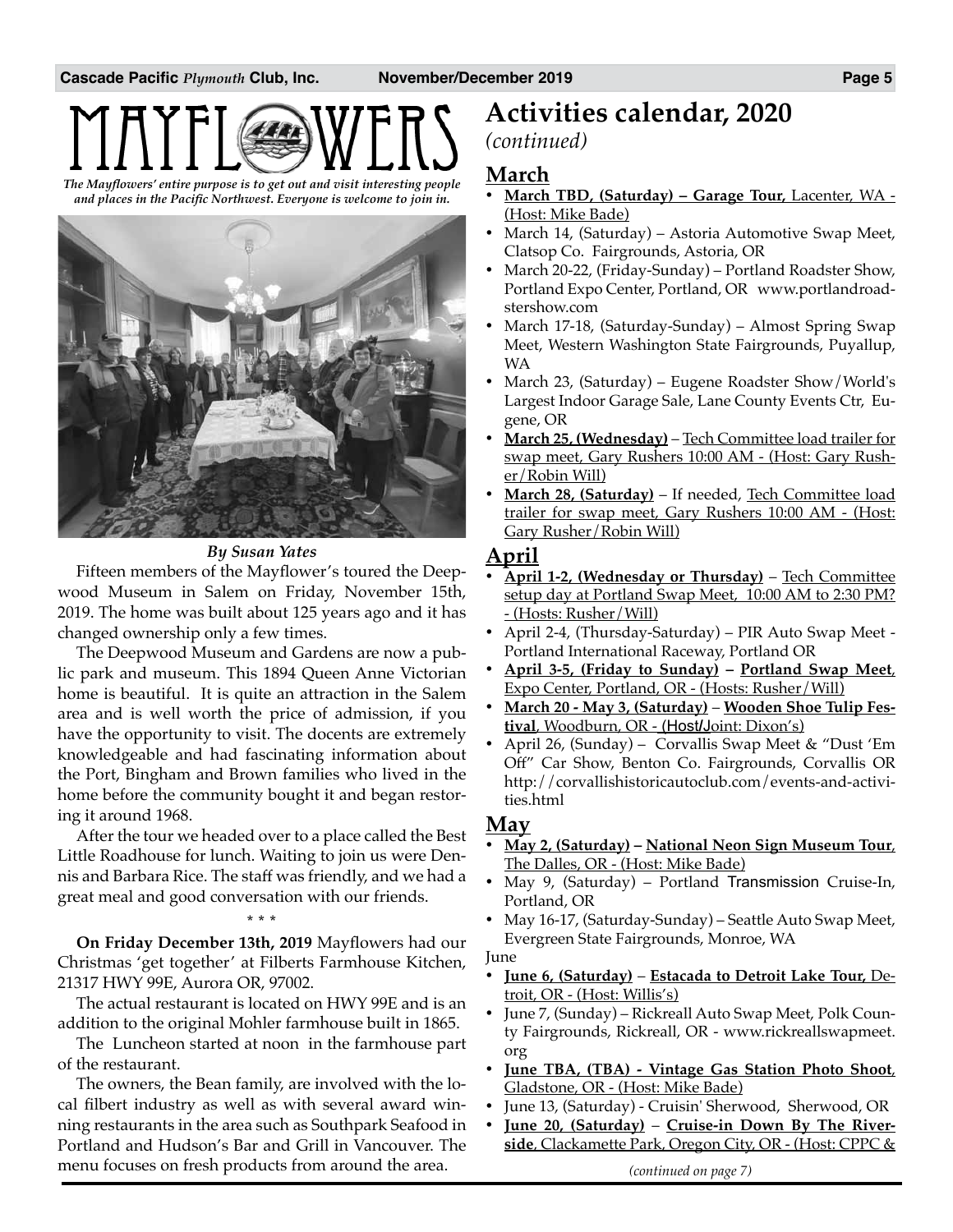**Page 6 November/December 2019 Cascade Pacific** *Plymouth* **Club, Inc.**

**DECEMBER**

## **BODY SHOP & REPAIRS**

Lorraine Griffey is CPPC's Member Care contact. Please keep her updated about members who need cards, letters, e-mails or phone calls. Contact Lorraine at 503-666-2222 or lorrainegriffey@yahoo.com

"Doug Crawford is doing exceptionally well. Long time club member and parts man of choice Doug Crawford is now over 4 months into his recovery from a bone marrow transplant. The docs are impressed, and we know he is doing well by the fact that he is out in his shop working on his vintage Packard convertible!" … from Phil Lapin

### NUTS & BOLTS: Board meeting highlights

*From minutes taken by Robin Will*

The Board of Directors of Cascade Pacific Plymouth Club met on November 13, 2019 at Bill's Place, 16111 SE 106th, Clackamas, Oregon.

Present were Dolores Call, Randy Ealy, Mike and Donna Bade, Jerry and Joanne Dixon, Robin Will, Gary Rusher, Phil Lapin and Jean Graham. Robin Will kept the minutes.

The meeting was called to order at 12:15PM.

Minutes of the October 13, 2019 Board Meeting were approved.

Treasurer Dolores Call's report was approved as submitted. The club's financial condition is good – ask any Board member for details.

Member at Large: Joanne Dixon wanted to clarify the meeting date for planning next year's activities (December 3 or December 10?), and consensus was we should decide at the membership meeting.

Joanne noted that while other clubs have detailed information presented by the MC at Beaches, CPPC is announced by name only. We should be able to talk about our history, our car show and scholarship donations, at very least. Robin agreed to put a letter together for Beaches.

Joanne requested that the email blast about the November 18 potluck include the information that Bingo prizes would include cash plus one free membership.

Nominating Committee: No one

has stepped up for the position of secretary. There was general discussion about how volunteers might fill in if a secretary is not elected. Someone may step up before or at the November 18 meeting.

Swap Meet donated parts: There's still a potential donation of two 1965 Plymouths in Omak, WA, if the board/ tech committee can figure out how to get them to Portland. One is a convertible, original 383, complete. The other is a hardtop with the engine apart and tagged – originally a 383 car, now with a 318 wide block. Gary Rusher got some preliminary quotes from a hauler which weren't encouraging. The question is does their value justify trying to bring them to Portland Swap Meet. Tech Committee will try to get more pictures.

Canadian Swap Meet donation – lots of parts for 1937 Plymouth, currently located on Vancouver Island. Another come-and-get-it situation, across the Canadian border. CPPC has members on Vancouver Island, and we'll be consulting with them about the extent of the collection and what's involved in bringing car parts across the border.

Donna Bade will be responsible for a sign-up sheet for refreshments at next year's meetings.

Mayflowers have an outing planned at Deepwood Museum on November 15. (Story and pictures elsewhere in this newsletter.)

Cruise-In: Randy Ealy has a budget and timeline for the event. Mike

| BIRTHDAYS                          |                |
|------------------------------------|----------------|
| JulieAnn Edman                     | $\overline{2}$ |
| Doneva Ward                        | 3              |
| Logan Bevency                      | 6              |
| Don Amundson                       | 9              |
| Tom Fox                            | 11             |
| Sue Nilsen                         | 13             |
| Lois Landvoigt                     | 14             |
| Martin Eversole                    | 17             |
| Kim Childs                         | 19             |
| Alice Coakley                      | 21             |
| Joyce Catt                         | 27             |
| Mark Childs                        | 27             |
| Pam Ealy                           | 27             |
|                                    |                |
| Sharon Tiffany                     | 30             |
|                                    |                |
|                                    |                |
| <b>JANUARY<br/>BIRTHDAYS</b>       | 0              |
| Ray Splinter                       | $\theta$       |
| Debora Splinter                    | 1              |
| Kathleen Cooper<br>Donna Dannunzio | $\mathfrak{Z}$ |
|                                    | 3              |
| Theresa Derbyshire                 | 4              |
| Becky Blick                        | $\overline{7}$ |
| Jerry Klinger                      | 12             |
| Wendy Martin<br>Steve Mahoney      | 14             |
| Bill Call                          | 17             |

Bade circulated some ideas for flyer graphics. First meeting of the cruisein committee will be Monday, January

*Keely Glassley 21 Charleen Cook 22 Roger Edwards 23 Mike Leidig 27 Rick Naranen 27 Michael Blick 29*

*(continued on page 7)*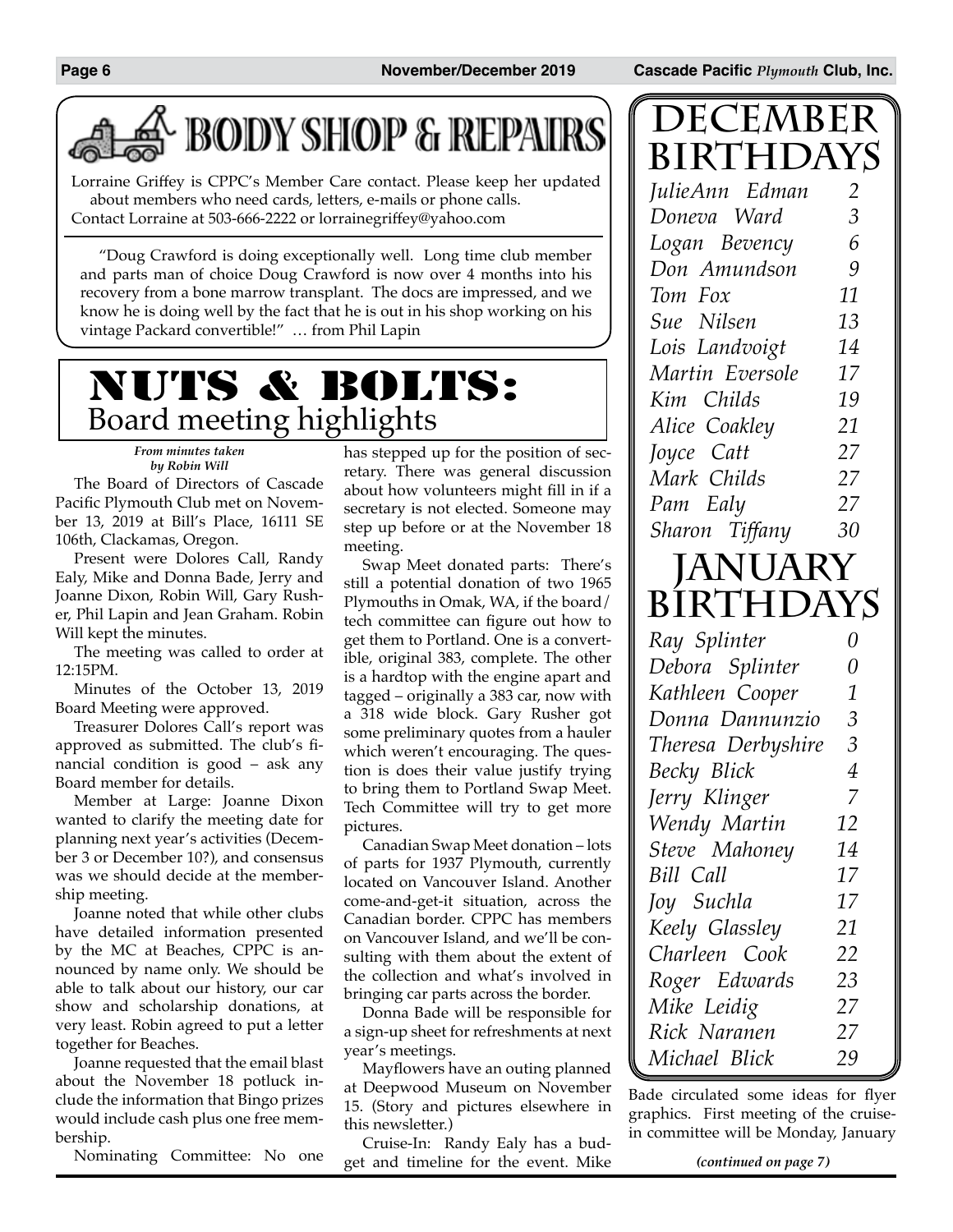#### **Board minutes,**

*continued*

6 at Black Bear Diner in Wilsonville, at 10:00AM.

CPPC's 20th Anniversary: Mike Bade pointed out that 2020 is CPPC's 20th anniversary, and we should plan some sort of club-wide celebration. The subject will come up again at the Activities Planning Meeting early in December.

It was noted that with the change of officers for 2020, the incoming president should contact leaders of all standing committees to confirm if they intend to remain in the positions, or if the board should find replacements.

The meeting was adjourned at 1:37PM.

### REFRESHMENTS

- **January**
- John Cooper

**February**

Kena Petersen

**March**

Chuck & Stephanie Willis

**April** Phil Lapin & Jean Graham

**May**

Randy & Pam Ealy

**June** Sign up now!!

**July**

Lloyd Schulz

**August**

Picnic at Rushers' **September**

SIGN UP NOW!

**October** Joanne & Jerry Dixon

**November**

Potluck

December: No meeting

### **Activities calendar, 2020**

*(continued)*

- SDC-NW) http://www.cascadepacificplymouth.org
- June 21, (Sunday) Woodland Planters Days Car Show, Woodland, WA
- June 28, (Sunday) Tigard Festival of Balloons & Car Show, Tigard, OR **July**
- • **July 8, (Wednesday) Adventist Medical Center Summer Festival & Car Show**, Portland, OR - (Host/Joint: Dixon's?)
- • **July 11, (Saturday) Traffic Jam, Western Antique Aeroplane & Automobile Museum**, Mosier Tunnels, Hood River, OR - (Host/Joint: ?) www.waaamuseum.org
- • **July 11, (Saturday) Pirate Cruise In**, Courthouse Square Park, Dayton, OR - (Host/Joint: Ealy's)
- • July 18, (Saturday) Roberson's Mopar & Friends Cruise-in, Salem, OR http://www.pentastarpride.com/
- July 19, (Sunday) Forrest Grove Concours d'Elegance, Pacific University, Forrest Grove, OR www.forestgroveconcours.org
- • **July 19, (Sunday) Mopar Nationals**, Woodburn Drag Strip, OR (Host: Benfield & Schulz) www.woodburndragsrtip.com
- • **July 26, (Saturday) Dayton Friday Night**, Old Timers Weekend, Dayton, OR - (Host/Joint: Ealy's)

#### **August**

- August 1, (Saturday) Old Time Cruise to Estacada, Estacada, OR
- • August 1, (Saturday) Homer Davenport Cruise, Silverton, OR
- • August 2-3rd, (Sat/Sunday) Brooks Steam-up, Brooks, OR
- • **August 8, (Saturday) CPPC 20th Anniversary BBQ, Willamette Park**, West Linn, OR - (Host: Gary Rusher)
- August 15, (Saturday) Independence Central Lions Cruise-in, Independence, OR
- • **August 16, (Sunday) Summer Finally Got Here Concert & Classic Car Show**, Colton, OR - (Host: ?) http://summerfinallygothere.com/
- August 16, (Sunday) Sunbust Mopar Car Show & Swap Meet, Graham, WA www.moparsunlimited.org/sunbust
- August 29, (Saturday) Cutsforths Cruise-in By The Park, Waite Park, Canby, OR - (Host: ?)
- • August 24?, (Saturday) Mopar Summit, St Helens Chrysler, Warren, OR
- • **August 25?, (Sunday) Lake Oswego Car & Boat Show**, Lake Oswego, OR (Host: ?)

#### **September**

- • **September 5, (Saturday) Columbia Gorge Interpretive Center** Show & Swap Meet, Stevenson, WA - (Host/joint: Dixon's)
- • September 12, (Saturday) Oregon High Desert Swap Meet & Car Show, Redmond, OR www.coocc.net
- September 7, (Saturday) Macleay Country Inn, Jon Dunn Memorial Scholarship, Macleay, OR
- • **September 22?, (Sunday) Jordan Chicken Dinner**  Cruise-in & Fly In, Scio, OR - (Host: Surmon's?) http://www.wvi.com/~dnielson/staytonevents. htm
- September 29?, (Sunday) Canby Swap Meet, Clackamas Co. Fairgrounds, 8 am to 2 pm - Canby, OR
- September 30, (Wednesday) Beaches PIR Cruise-In, CPPC is Featured Club - (Host: Dixon's)